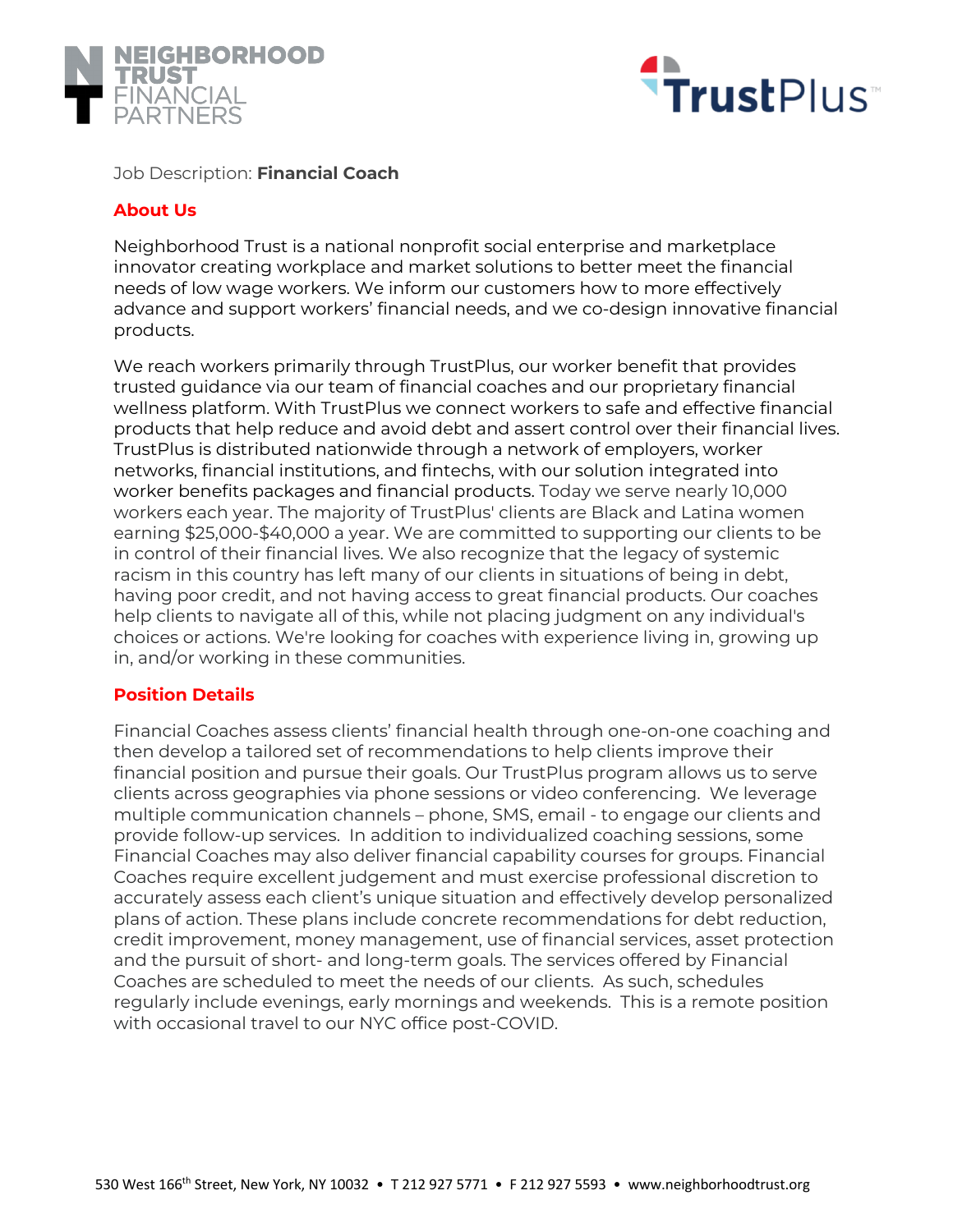



#### **Your Responsibilities:**

As part of an innovative and dynamic organization, the position is actively evolving and responsibilities change as services are refined and new partnerships develop. The following are responsibilities assigned to Financial Coaches depending on details of work assignment.

- Work directly with clients to provide high-quality financial coaching via individualized counseling
- Provide ongoing support and continue to actively engage clients to promote financial health
- Document services and gather session data for program reporting and evaluation
- Achieve program goals for client impact and service outputs, taking initiative with client outreach
- Deliver presentations on personal finance topics and our services
- Participate in regular team meetings and continued skill-building training sessions
- Research financial products, consumer rights, and resources on an ongoing basis
- Represent Neighborhood Trust in media inquiries, at events within the field, and with peer organizations

#### **Qualifications**

- Prior experience in personal finance, education, social services, community organizing or a related field
- Specialized knowledge in financial empowerment services to low- and moderateincome individuals a plus
- Fluency in Spanish and English
- Excellent communication and interpersonal skills; ideally coaching and facilitation skills with adults or in non-traditional settings
- Self-motivated able to work independently, meet deadlines without supervision and take ownership of personal finance research and continued learning
- Ability to exercise knowledge-based professional judgement and discretion to adapt services as needed
- Strong attention to detail. Robust critical thinking skills
- Ability to effectively receive and implement feedback